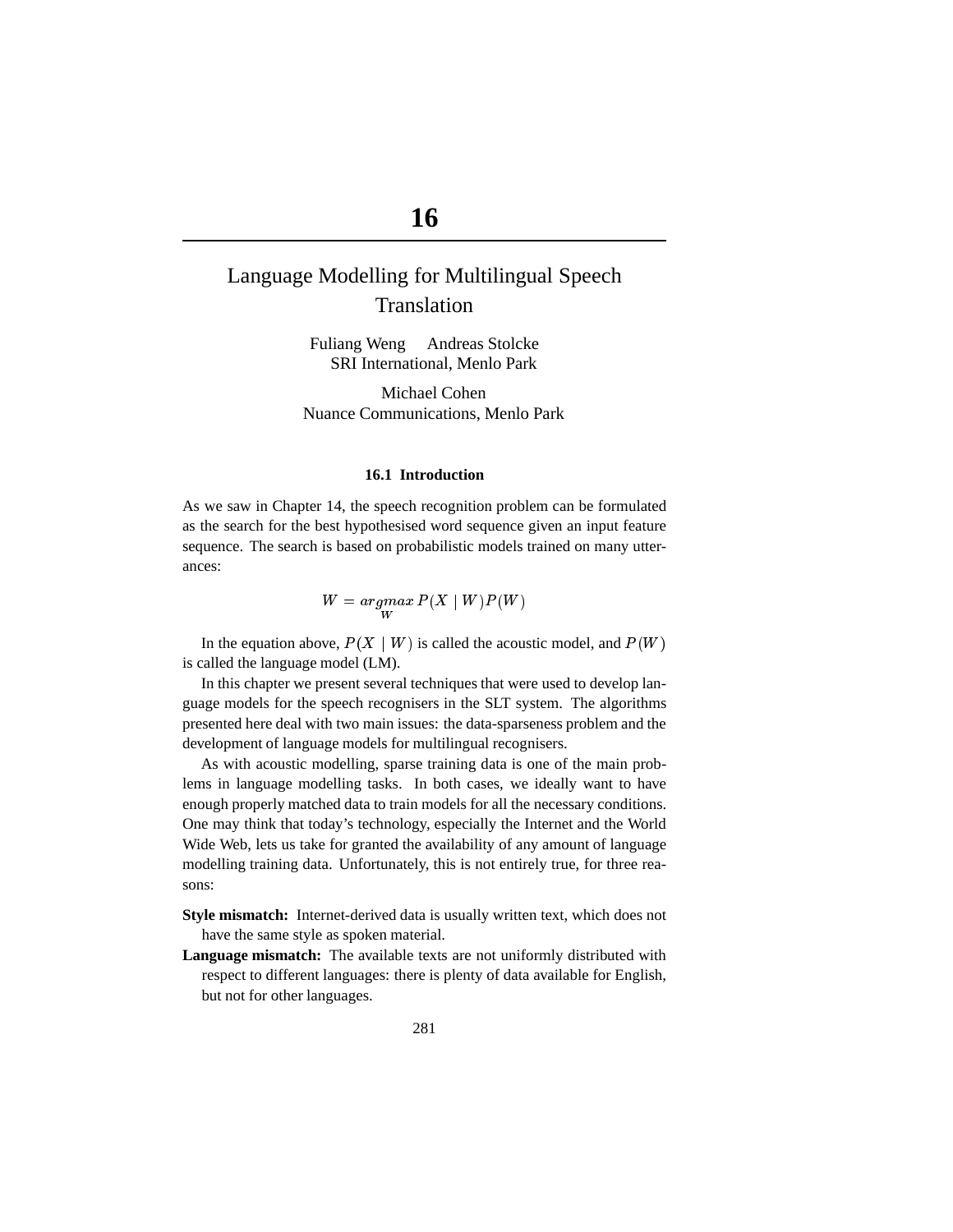**Domain mismatch:** The texts are not specifically organized for any speech recognition task.

Ignoring these mismatches can cause significant degradation to the performance of speech recognition systems. On the other hand, fully satisfying them may introduce data-sparseness problems.

For these reasons, we want to investigate various ways that allow us to rapidly collect proper amounts of data for new domains and new languages, and to train compact language models with high performance. Since human beings are the ultimate producers and consumers of human languages, it is also desirable to leverage the strength of symbolic approaches for statistical language modelling.

We have experimented with several approaches aimed at tackling the datasparseness problem. In the following sections, we will present data-fabrication techniques, data-retrieval techniques, class-based n-gram approaches and classbased n-gram generalisation algorithms. We will also present our methods and experiments for handling multilingual language modelling.

In the interests of making the chapter self-contained, we briefly summarise a couple of key technical ideas. One very common type of LM is the *statistical n-gram language model*; this is an  $(n - 1)$ th order Markov model, where the probability of one word in the sentence depends on the  $n - 1$  previous words. n is most often equal to 2, resulting in the *bigram language model*. In a bigram LM, the probability of one word  $w_n$  in the sentence, given the history of all previous words  $w_1, w_2, \ldots, w_{n-1}$ , depends only on the previous word:

$$
p(w_n|w_1, w_2, \ldots, w_{n-1}) = p(w_n|w_{n-1}).
$$

LMs are also frequently constructed by use of interpolation. An interpolated language model computes the probability of a word  $w$ , given the history of previous words (or word classes)  $H$ , as a linear combination of the probabilities given by two or more language models. In the case of two models, <sup>A</sup> and B, this probability can be expressed as

$$
p(w|H) = \lambda \cdot p_A(w|H) + (1-\lambda) \cdot p_B(w|H),
$$

where  $p_A(w|H)$ ,  $p_B(w|H)$  are the two language models and  $\lambda$  is the interpolation weight between 0 and 1. Notice that  $\lambda$  can also be a function of H.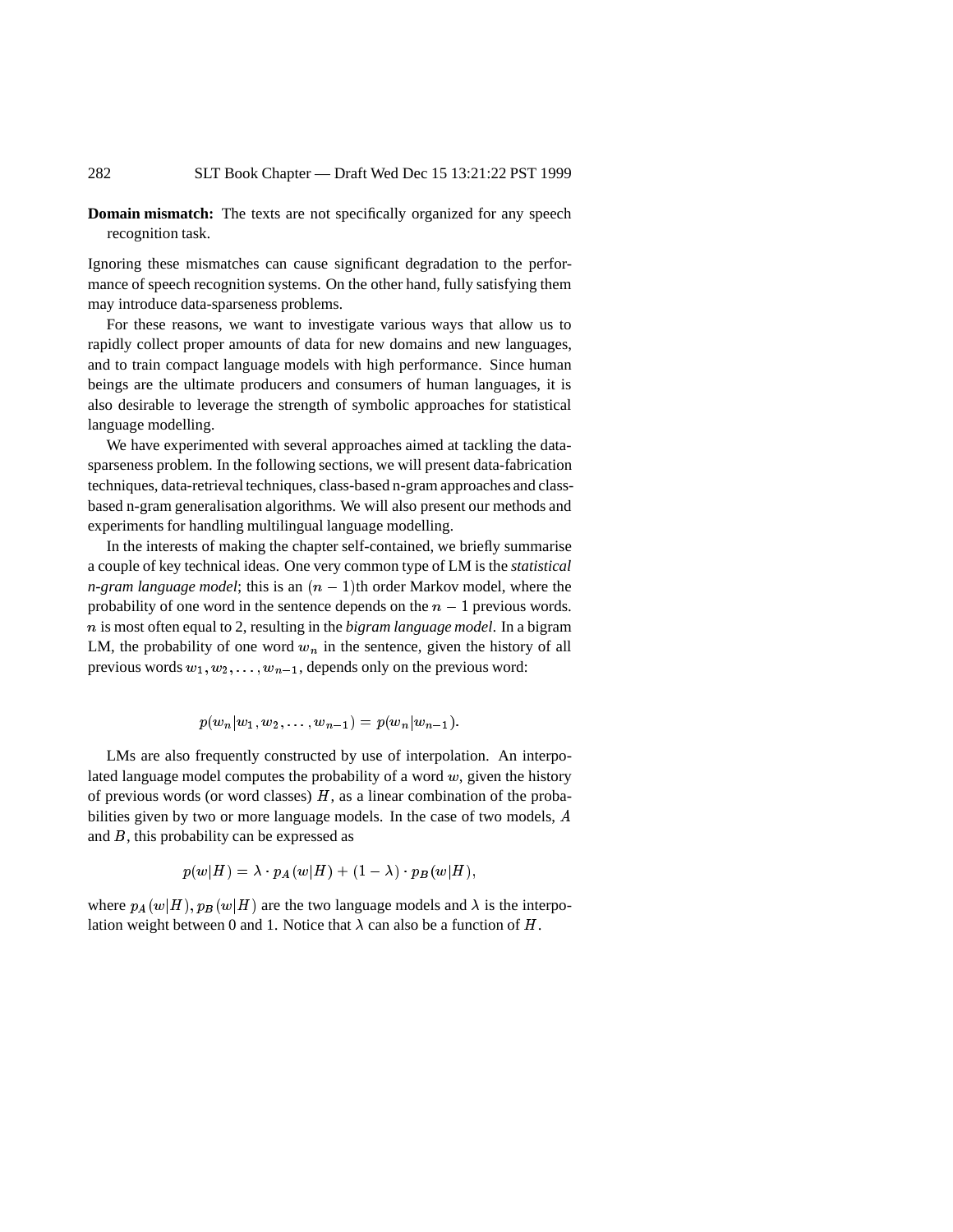| System          | Training data   | WER (%) |
|-----------------|-----------------|---------|
| <b>Baseline</b> | 220 000 words   | 5.73    |
| No LM           | 0               | 39.10   |
| FabPhrase       | 1.300.000 words | 14.66   |
| FabSentence     | 1500000 words   | 12.49   |

*Table 16.1. Word-error rate with fabricated LM training data*

#### **16.2 Fabricating Domain-Specific Data**

The data-sparseness problem for language-model training can be alleviated using grammars written by human language experts. It is well known that it is difficult to write a full-sentence grammar for a general domain, or even for a limited domain. However, our experience has shown that it is quite reasonable to assume that a grammarian can write a phrase grammar for a limited domain within a few weeks. The key advantage of a phrase grammar is that it can capture almost all the necessary information needed for the domain without having to exhaustively consider all the possible phrase combinations. For example, in the ATIS domain, it is quite easy to write down the most frequently used expressions for dates, times, costs, locations, transportation, meals, and arrival and departure events. Because phrase subgrammars are modular (Weng and Stolcke 1995), many expressions, such as dates, times, locations, and numbers, can be used across different domains. Therefore, moving into a new domain is even easier after phrase grammars have been written for some initial domains.

There are two potential ways to apply phrase grammars for language modelling. One is to use phrase grammars to generate random phrases and to train statistical language models, that is, to *fabricate* domain-specific data. The other is to embed phrase subgrammars in statistical language models, in a way similar to class-based language modelling. We will discuss in detail the second approach in Section 16.5.

We conducted a set of initial experiments in 1995, when we first took an English phrase grammar adapted from SRI's ATIS template matcher system (Jackson et al. 1991). This phrase grammar uses a vocabulary of 1 750 words, and about 200 non-terminals with approximately 3 600 rules. The majority of the rules are simply names (city names, airport names, etc.) with indicative words, such as preposition *from* for departure location and *to* for destination.

The SRI 1994 ATIS speech recognition benchmark system (Cohen, Rivlin, and Bratt 1995) was adapted for our real time SLT task. The resulting baseline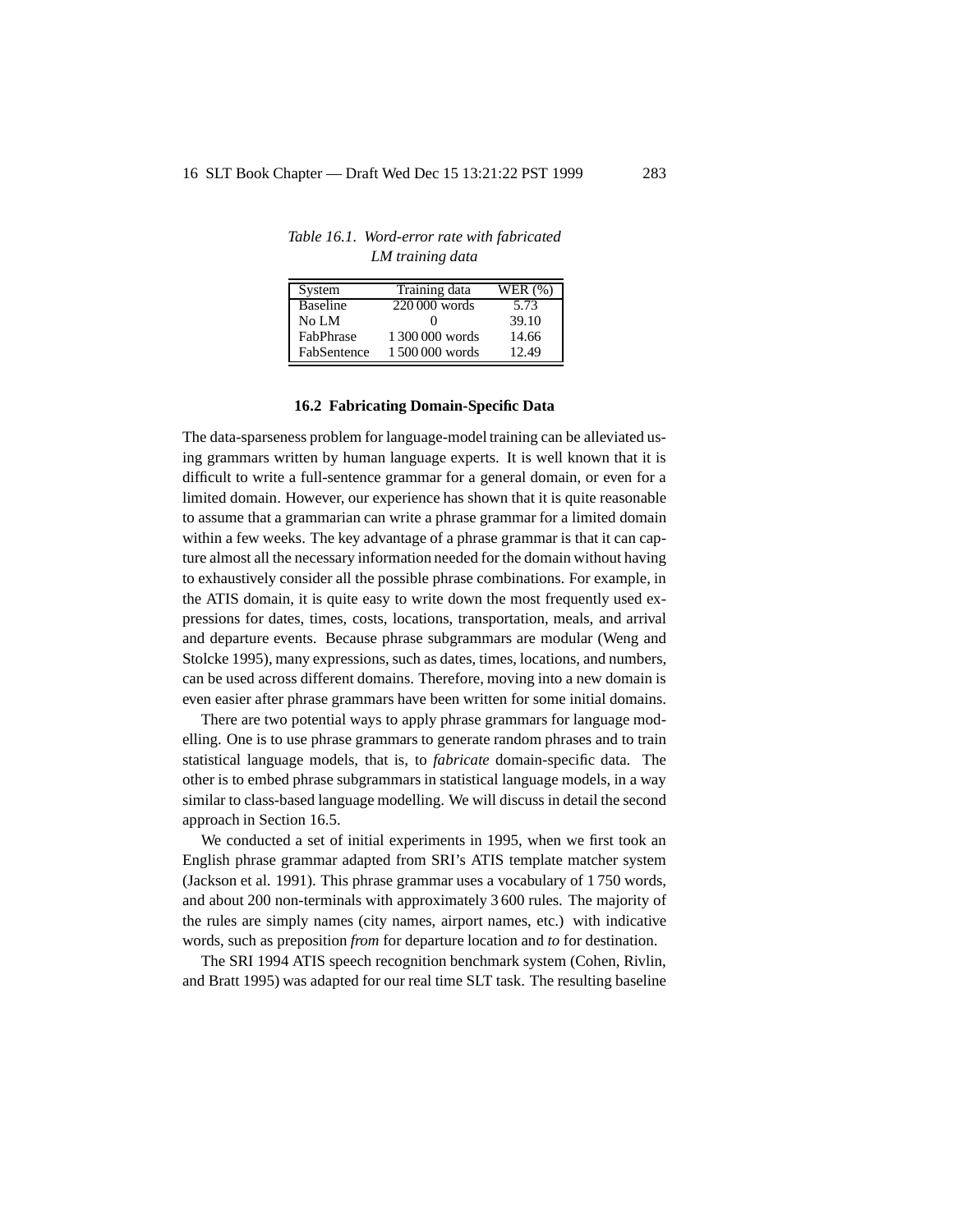| Real Data |        | Interpolated LM | Real Data Only LM |
|-----------|--------|-----------------|-------------------|
| # Words)  | Weight | WER $(%)$       | WER $(\%)$        |
| 0         | 0.0    | 12.49           | 39.10             |
| 10 000    | .9     | 7.75            | 9.14              |
| 20 000    | .97    | 7.10            | 7.81              |
| 30 000    | .97    | 6.65            | 7.12              |
| 40 000    | .97    | 6.52            | 7.10              |
| 50 000    | .95    | 6.27            | 6.89              |
| 100 000   | .92    | 5.86            | 6.12              |
| 220 000   | .97    | 5.69            | 5.73              |

*Table 16.2. Word-error rate with interpolated real training data*

speech recogniser has 5.73% word error rate with a bigram language model trained on 220 000 words of ATIS domain data<sup>1</sup>. Tab. 16.1 contrasts performance of this LM with bigram LMs trained on two artificial corpora. The first of these (FabPhrase) consisted of 300 000 phrases (1.3 million words) randomly generated using the phrase grammar. The second (FabSentence) has 100 000 fabricated sentences (1.5 million words) with in-vocabulary words randomly inserted in between the phrases. For completeness, we also conducted a set of experiments that linearly interpolated the FabSentence model with the models trained on different amounts of real data. The results are presented in Tab. 16.2.

Without using any real training data, the LM trained on 100 000 fabricated sentences led to an almost usable speech recogniser, which we found quite encouraging. A refinement, which we hope to investigate in the future, is to incorporate phrase tags in the tag set of the corpus. This could then be used to create a statistical n-gram tag model which in turn would be used to fabricate sentences. The idea is related to the class n-gram generalisation approach discussed in Section 16.5.

## **16.3 Better Use of Domain-General Data**

Successful statistical language modelling requires large amounts of domainspecific data, which are not always available. As discussed above, direct use of widely available domain-general data often leads to unsatisfactory results,

 $<sup>1</sup>$  All the experiments in this section were carried out on the 1994 DARPA benchmark evaluation</sup> male test set, which contains 443 sentences and a total of 4 660 words.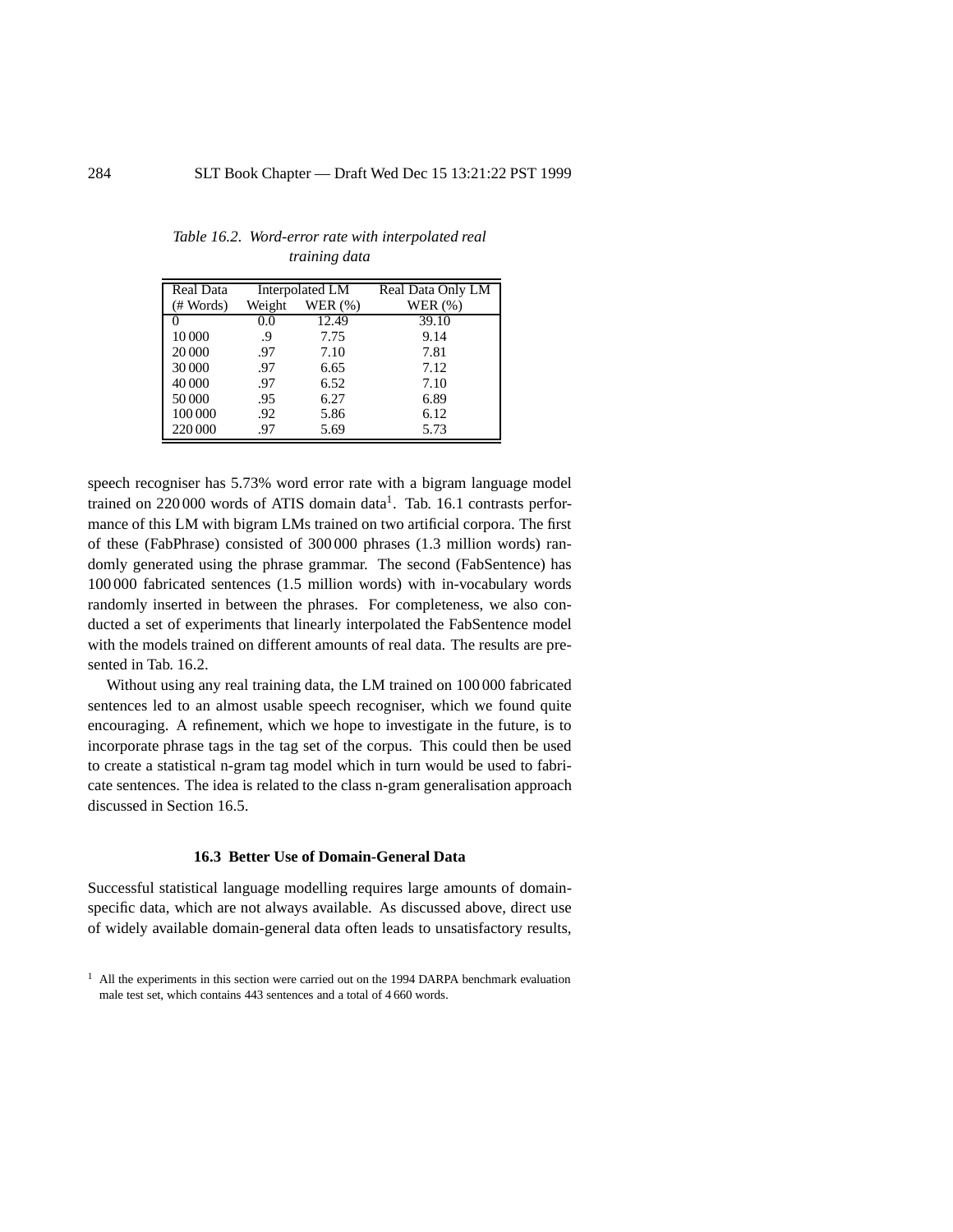due to vocabulary and style mismatches. One straightforward way to attack the problem (Iyer, Ostendorf, and Rohlicek 1994) is to interpolate an n-gram LM trained on small amounts of available domain-specific data with another n-gram LM trained on large amounts of domain-general data. By adjusting the weight of the domain-specific LM to a high value, one can reduce the effect of the mismatches in training data, but at the same time inherit robustness from the general LM.

By interpolating a domain-specific n-gram LM with a general n-gram LM, we utilise only local properties of the domain-general data, typically counts for bigram LMs. However, many of these local counts are irrelevant both to the domain and to the global constraints of the language. Including them therefore serves no useful purpose, and only degrades the quality of the LM. Instead of extracting n-gram counts directly from domain-general data, an alternative approach is to start by attempting to identify a subset of the general data related to the domain we are interested in, and extract counts only from that.

One of the assumptions of this approach is that so-called general data really consists of a mixture of data from many different specific domains. A strand of research in traditional Artificial Intelligence (AI) has for a long time advocated a script-based approach to language understanding (Schank and Abelson 1977), based on the assumption that shared human knowledge is organized in the form of scripts: routine procedures that people perform for different tasks and have an organisation that is well reflected in language. They are possibly related to the concept of domain organisation. Interestingly, our observations have several points of contact with script-based research.

With these ideas in mind, we designed a set of experiments in 1995. We selected some relevant news articles from Usenet news groups and the Switchboard corpus<sup>2</sup> LM data to conduct the experiments. To filter these corpora and retrieve relevant data, a distance measure was required. Adopted from information theory, perplexity is commonly used in language modelling as a measure of the fit between model and data. It is defined as:

$$
Perplexity = 2^{-\sum_{x \in V_T} p'(x) * \log p(x)},
$$

where  $p(x)$  is the probabilistic distribution of the model,  $p'(x)$  is the estimated probability from text data  $T$ , and  $V_T$  is the vocabulary of  $T$ . The lower the perplexity number, the better the model fits the data. Here, we use it as a distance measure for selecting sentences that are close to a given seed model.

<sup>&</sup>lt;sup>2</sup> The Switchboard corpus is a conversational speech database collected over the telephone that includes a variety of conversation topics.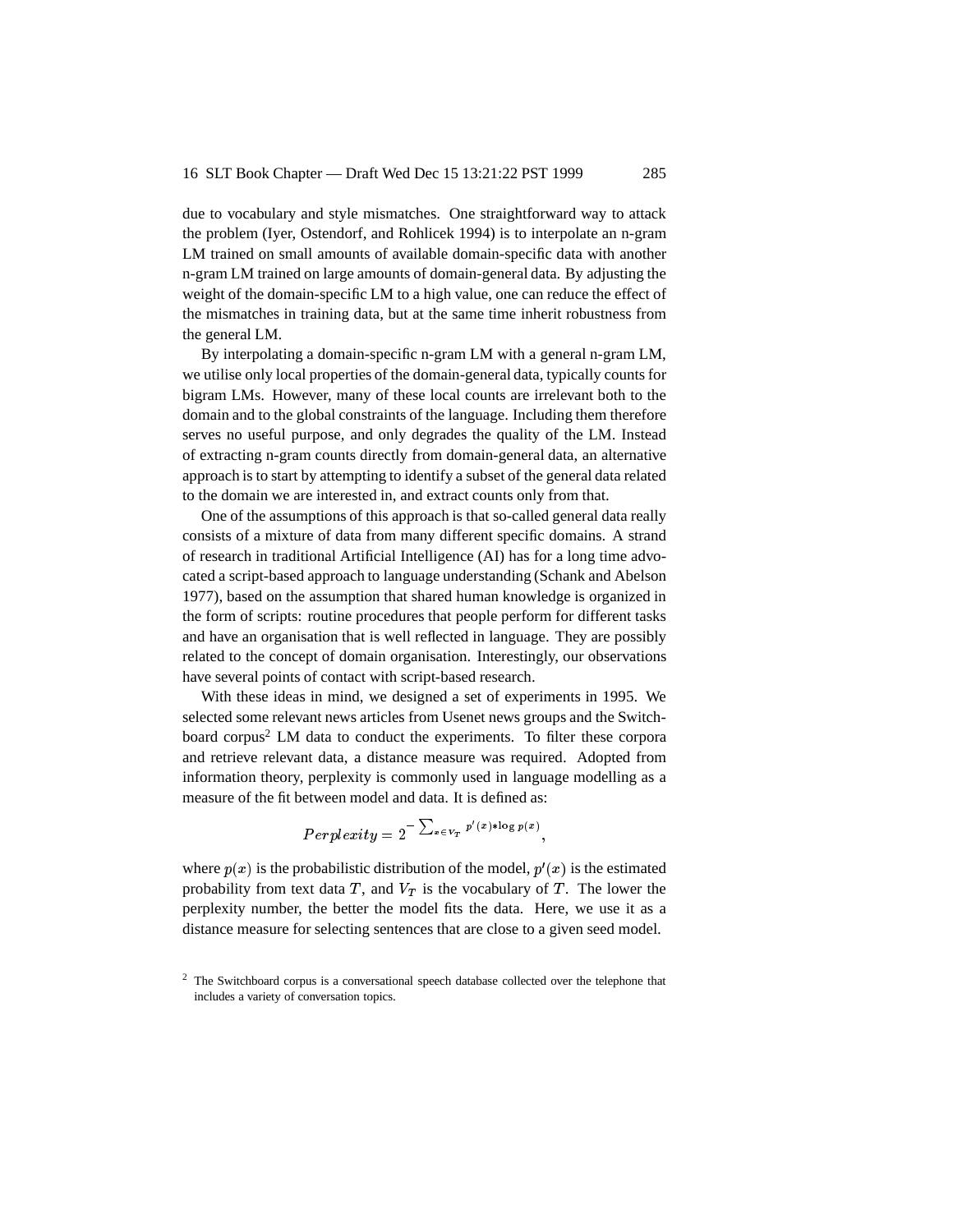We first took articles from Usenet rec.travel.\* news groups covering May and August of 1995, using the FabPhrase model from Section 16.2 as the seed model. Because many words in the general data were out of domain vocabulary (OOV), we only obtained 1 700 sentence fragments or chunks (as opposed to full sentences) totaling 11 000 words. We also tried using the Switchboard corpus as the domain-general data, hoping that the conversational styles and travel topics captured by that data could be helpful for the ATIS domain. The filtering process on Switchboard data yielded about 85 000 chunks, totaling 288 000 words. Two language models, which we will call *gnus*<sup>3</sup> and *swb*, were built using the two data sets just described.

We performed conventional interpolation of the models as baselines. As we can see in Tab. 16.3, the interpolated models gnus+FabPhrase and swb+FabPhrase both produce significant improvements over all the three individual models, and in particular over the FabPhrase model. We also combined all three language models (gnus+swb+FabPhrase) obtaining a further small improvement. All the recognition results are listed in Tab. 16.3.

These results show that using general-domain data can significantly improve an in-domain model. We also experimented with selective usage of general-domain data. A language model was built, that weighted more heavily (0.9) the low perplexity fragments from the general-domain (Switchboard and gnus) data extracted using the FabPhrase model: we called it *gnuswb.median*. This LM was then interpolated with the fabricated data to yield yet another model, gnuswb.median+FabPhrase. The gain from selective usage of generaldomain data was smaller than expected, and we attribute this largely to our simplistic use of perplexity as a distance measure for retrieving relevant sentence fragments. For example, chunks ending with "the", such as "I was just wondering if the", and "when checking into the originating flight and the", are quite frequent, and this distorts the perplexity of relevant phrases in the general data that end with "the". Hence, some preprocessing is required in order to make this distance measure more effective. Alternative distance measures also need to be investigated, including labeling sentences with phrase grammars and preferring ones with high phrase label coverage. Another possible reason for this smaller-than-expected gain can be the fabricated seed model, FabPhrase. As explained before, FabPhrase is trained on randomly generated phrases from the phrase grammar. Therefore, this model does not fully reflect the real probabilistic distribution of any real in-domain data, especially in the case of phrase boundaries. An improvement would be to use the technique

<sup>3</sup> gnus is the name of the software used to access Usenet.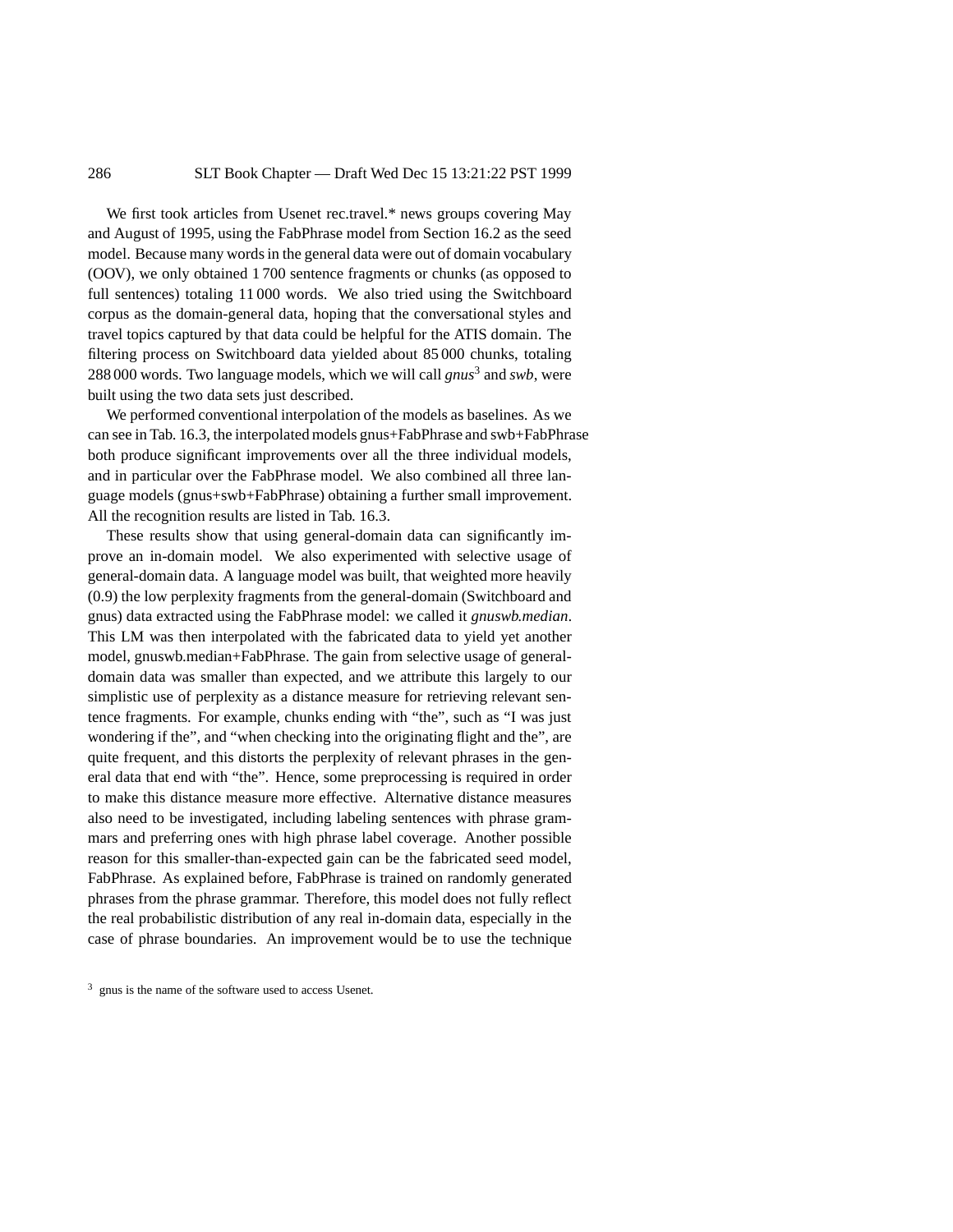| Model                   | <b>WER</b> (%) |
|-------------------------|----------------|
| gnus (40K words)        | 30.19          |
| swb $(1.5M$ words)      | 18.88          |
| FabPhrase               | 14.66          |
| $gnus+swb$              | 14.76          |
| swb+FabPhrase           | 11.57          |
| gnus+FabPhrase          | 10.79          |
| gnus+swb+FabPhrase      | 10.41          |
| gnuswb.median+FabPhrase | 10.17          |

*Table 16.3. Word-error rate with interpolated real training data.*

proposed at the end of Section 16.2 to build a seed model.

### **16.4 Unsupervised Language Model Adaptation**

When there is not enough domain-specific data, a possible solution is to perform *unsupervised adaptation* of the language model. In unsupervised adaptation, the language model is reestimated on in-domain speech data without human transcriptions, using a recogniser to obtain automatic, albeit imperfect, transcriptions.

We thought it would be interesting to attempt to do this using the gnuswb.median+FabPhrase LM from the previous section; recall that this language model was trained entirely on non domain-specific data, with the phrase grammar as its only domain-specific knowledge. To investigate dependence on the quantity of adaptation data used, we selected the 1994 DARPA ATIS male development (d1994m) and 1993 DARPA ATIS male evaluation test sets (e1993m) as adaptation, in addition to the 1994 DARPA ATIS male evaluation test set (e1994m). A first recognition pass on e1994m, d1994m, and e1993m was performed to obtain automatic transcriptions for the three data sets. After this, the three automatically transcribed data sets, hyp-e1994m, hyp-e1993m, and hyp-d1994m, were incrementally merged to form three adaptation data sets, hyp-e1994m, hyp-(e1994m+e1993m) and hyp-(e1994m+e1993m+d1994m), with 4 654, 9 210 and 13 541 words, respectively. These were then used to build three models for adaptation. All three models were interpolated with the gnuswb.median+FabPhrase model, using a weight of 0.9 for the three models created from adaptation data. Three new recognition systems with the three corresponding unsupervised adapted models were tested on e1994m data.

The results are shown in Tab. 16.4. The best version, hyp-(e1994m+e1993m-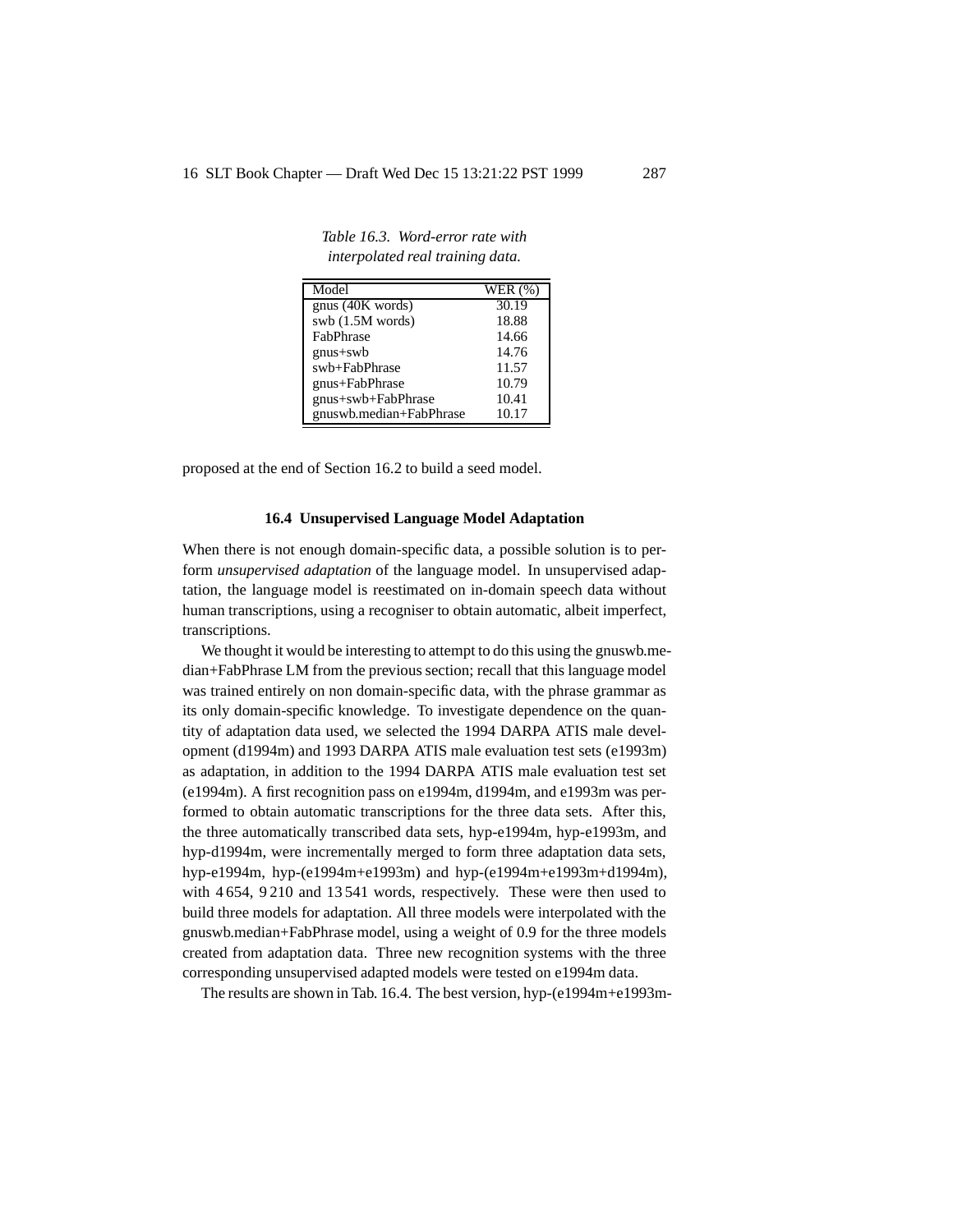*Table 16.4. Word-error rate with unsupervised adaptation*

| Unsupervised Adapt. Data   | WER (%) |
|----------------------------|---------|
| none                       | 10.17   |
| hyp-d1994m                 | 9.08    |
| hyp-e1994m                 | 9.01    |
| hyp-(e1994m+e1993m)        | 8.78    |
| hyp-(e1994m+e1993m+d1994m) | 8.76    |

+d1994m), displays a 13.9% relative improvement over the baseline system, using 13 541 words of unsupervised adaptation data. With less than 5 000 words of unsupervised adaptation data, whether on the same data set (hype1994m) or another data source (hyp-d1994m), we still obtained more than 10% relative improvement. However, additional iterations of unsupervised adaptation did not improve the recognition performance.

Our significant improvements in word-error rates can be explained by two reasons. First, the baseline system incorporates a variety of grammatical instances from the phrase grammar and selected data, and, although the distribution of the fabricated data is distorted, this LM is a satisfactory starting point. Second, this relatively low word-error rate baseline system is used in unsupervised mode to create reliable hypotheses, which are weighted heavily during unsupervised adaptation.

#### **16.5 Class-Based Language Models**

There are two extreme sets of approaches in language modelling. The first is to model flat word strings using statistical n-gram, techniques, without considering the internal structure of sentences. This approach has the merit of simplicity: it is easy to implement, and it is easy to train robust models. On the other hand, because it does not take internal structure into consideration, it will either not model long-distance dependencies when  $n$  is small, or we will face a data-sparseness problem when  $n$  is big. The second approach is to model whole sentence structures. This approach has the merit of precision: it provides detailed information and improves predictability. It does, however, suffer from a severe data-sparseness problem, making it very hard to train such models.

As a compromise approach, class-based n-gram language modelling has been a very successful technique that can be used when the amount of available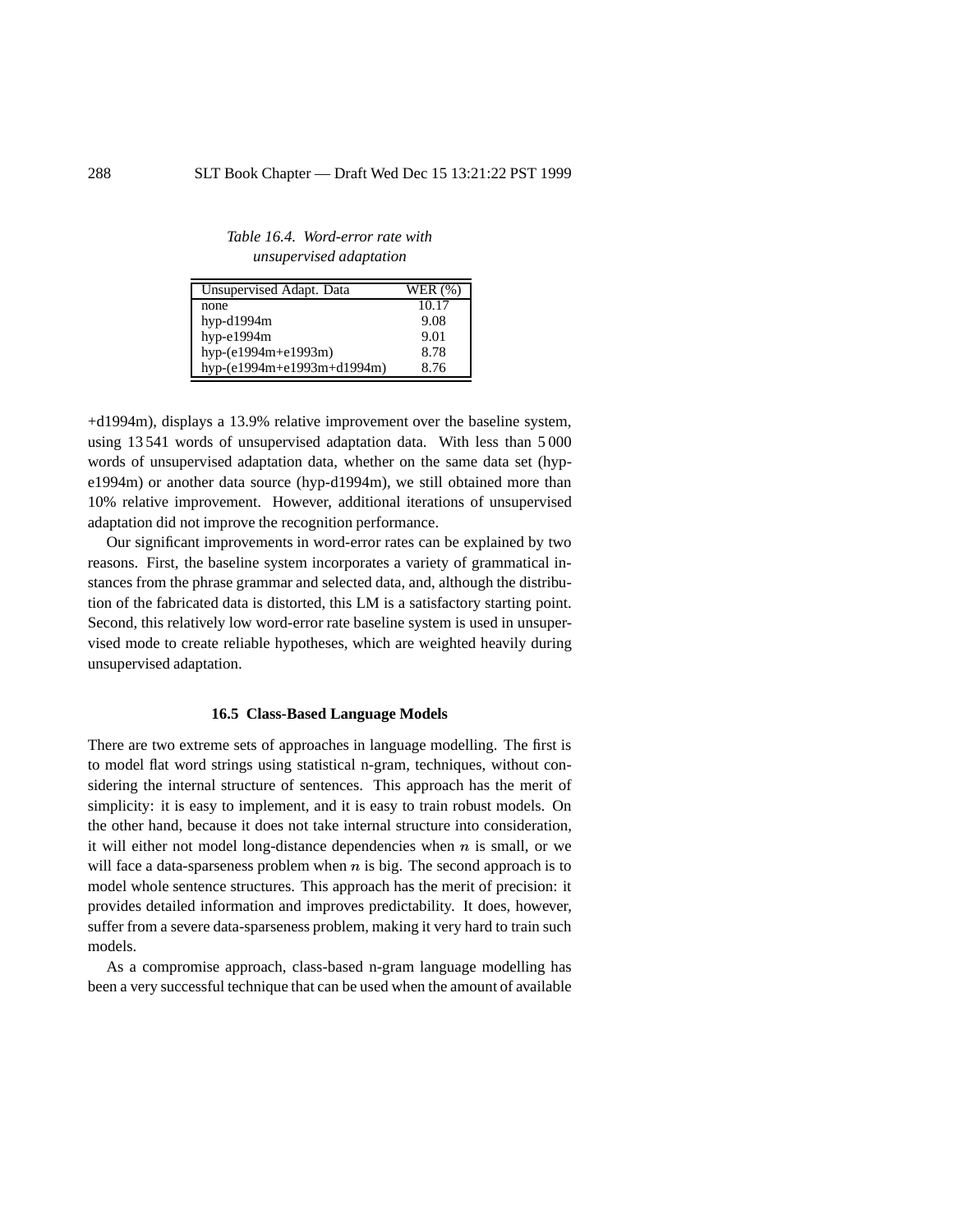*Table 16.5. Word-error rates of word bigrams vs. class bigrams with respect to different amounts of data in English ATIS*

| LM         | Training (words) | WER (%) |
|------------|------------------|---------|
| word       | 220 000          | 7.02    |
| word       | 150 000          | 7.38    |
| word       | 100 000          | 7.73    |
| word       | 50000            | 8.26    |
| class      | 220 000          | 6.91    |
| class      | 150 000          | 7.10    |
| class      | 100 000          | 7.40    |
| class      | 50000            | 7.40    |
| word+class | 220 000          | 6.37    |
| word+class | 100 000          | 7.10    |
| word+class | 50000            | 7.21    |

data is limited (Brown et al. 1992). A more flexible approach, which we will talk about later in this section, is to model important phrases in a sentence. In our SLT work, we implemented a class-based bigram LM and tested it with our English and Swedish ATIS systems.

The class-based bigram LM is defined as:

$$
P(w_2 | w_1) = \sum_{(C_1, C_2), where \ w_2 \in C_2, w_1 \in C_1} P(C_2 | C_1) * P(w_2 | C_2),
$$

where  $C_1, C_2$  are the classes of words  $w_1, w_2$ , respectively. Notice that the class-based bigram LM is essentially an HMM (see Chapter 14) with the statetransition probability being the class bigram ( $P(C_2 | C_1)$ ) and the output distribution being the class-membership distribution ( $P(w_2 | C_2)$ ). In our experiments, the English classes were created manually; they include city names, airlines, airline codes, and so on. The Swedish classes were manually translated from English ones with some minor modifications.

Tab. 16.5 lists the recognition word-error rates for the English ATIS system with different amounts of language-modelling training data, using wordbigram (*word*), class-bigram (*class*), and interpolated (*word+class*) language models. The test set was again the 1994 DARPA benchmark evaluation male data.

The results of Tab. 16.5 show that with larger amounts of training data (220 000 words), pure class-based bigram LMs perform as well as word-bigram LMs, while with small amounts of training data (50 000 to 100 000 words),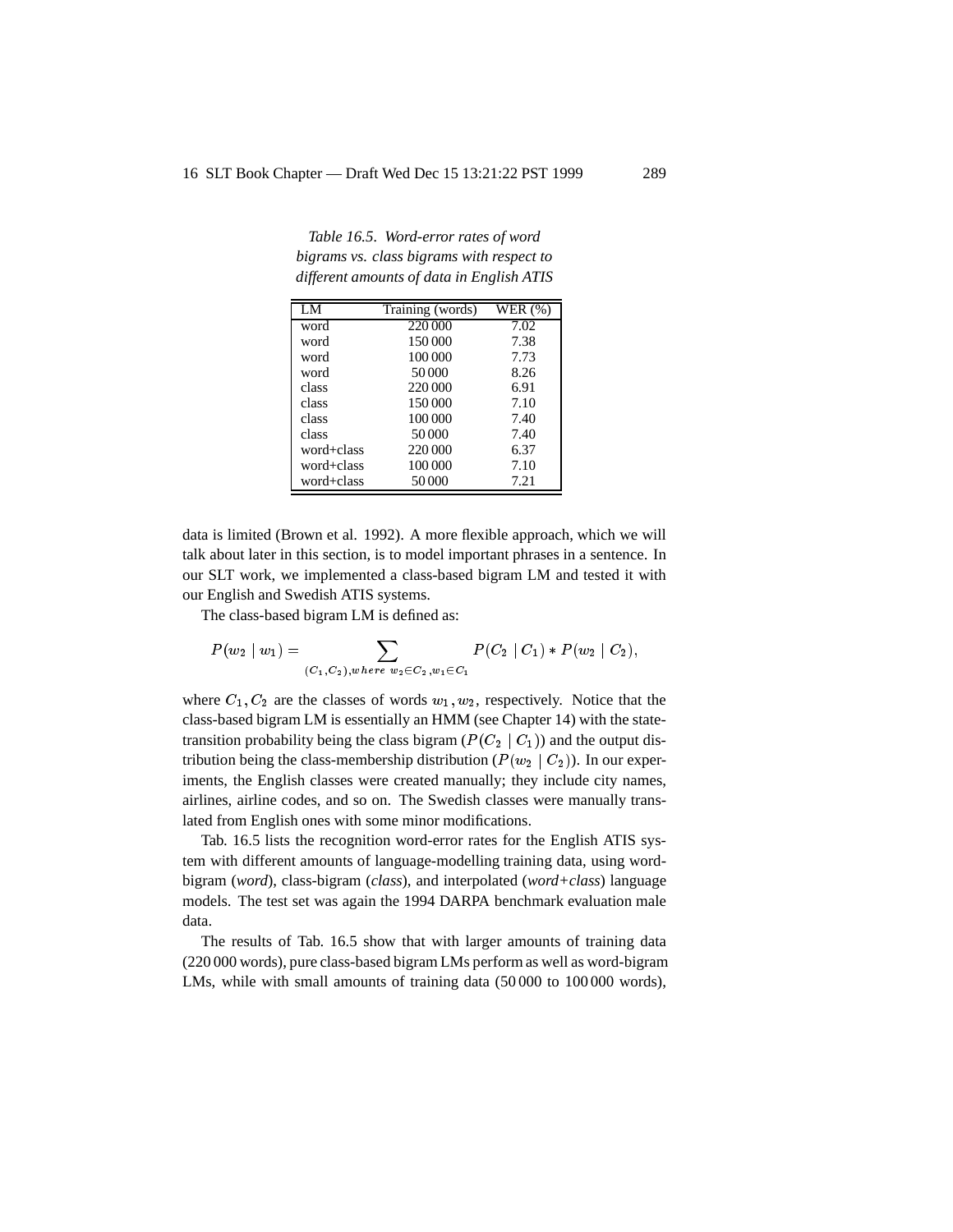*Table 16.6. Perplexities of word-bigram model, class-bigram model, and interpolated models for English, with OOV rate being 0.1%*

|            | Perplexity |
|------------|------------|
| word       | 33.0       |
| class      | 25.4       |
| word+class | 24.6       |

*Table 16.7. Word-error rates and perplexity of word-bigram model, class-bigram model, and interpolated models for Swedish on 444 sentences (3 758 words)*

|                 | WER (%) | Perplexity |
|-----------------|---------|------------|
| <b>Baseline</b> | ' 90    | 40.260     |
| class           | 8.01    | 22.208     |
| word+class      | 7.64    | 20.715     |

pure class-based bigram LMs outperform word-bigram LMs significantly. The interpolated word-bigram and class-bigram systems gave further improvement over the pure class-bigram systems. The results also show that the interpolated systems perform as well as the word-bigram systems that are trained with twice as much data. Compared with existing recognisers that have word-bigram LMs trained with large amounts of data, the new English system with class-based bigram LMs mixed with word bigram LMs reduced the WER from 7.02% to 6.37% on a test set of 4 660 words, a significant improvement. The perplexity improvements of the class-based and interpolated LMs over the word-bigram LM using the 220 000 words of training data are consistent with the word-error rate reductions (see Tab. 16.6).

We repeated a subset of experiments on our Swedish system, and obtained slightly better perplexity reduction, but only slight word-error rate reduction (see Tab. 16.7). This difference is probably due to the limited variability of our Swedish test set.

Class n-gram LMs allow convenient combination of hand-coded linguistic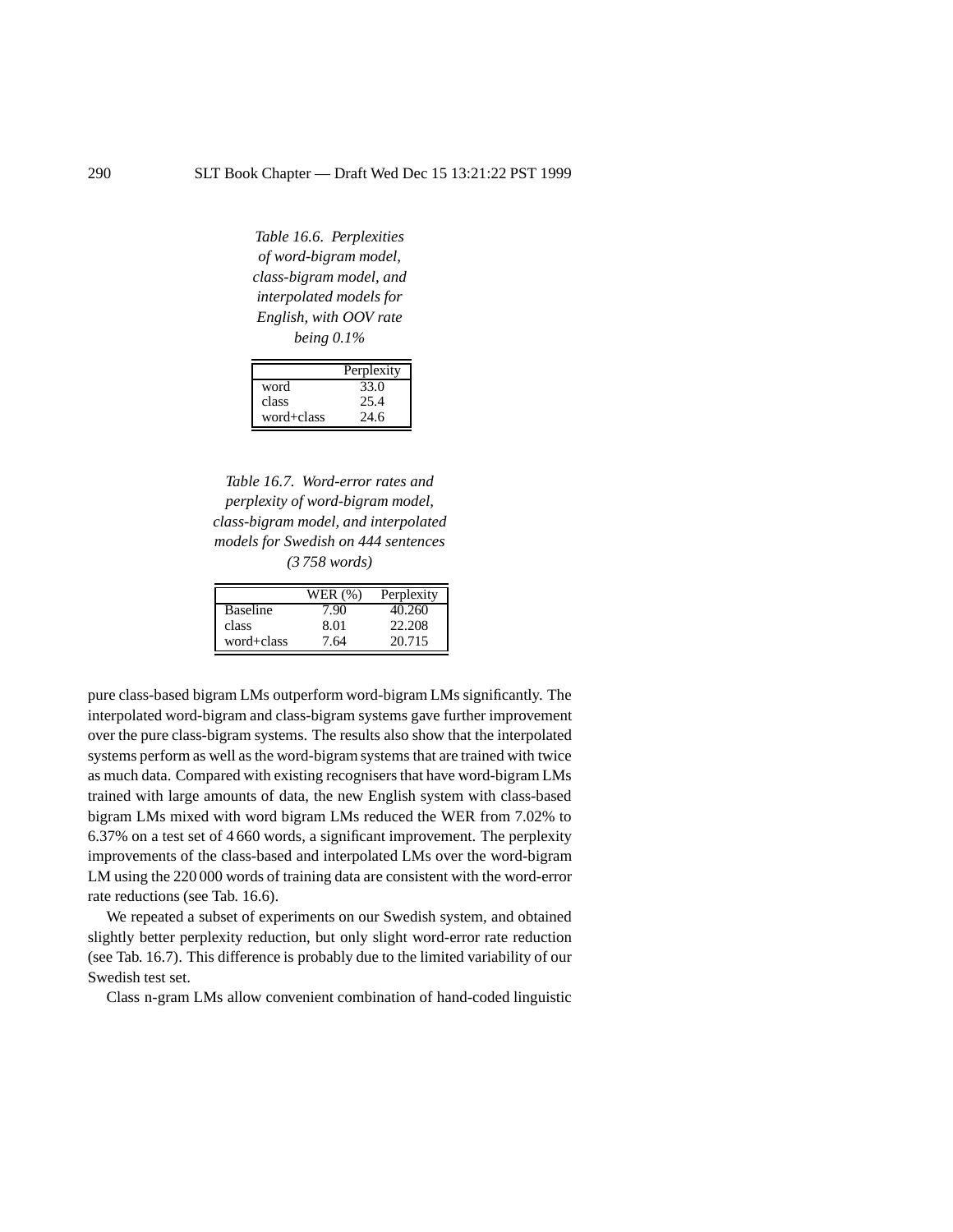knowledge (in the form of class definitions) with statistical parameters trained from data (the class n-gram probabilities). In structuralist terms, class-based LMs improve generalisation along the *paradigmatic* dimension: substitutions of known words into contexts they haven't been previously observed in. In the remainder of this section we will investigate a way to improve the generalisation of n-gram models along the *syntagmatic* dimension, by inferring ngrams that were not observed in training, but are plausible given the observed ones. While the technique can be applied to word- or class n-grams, it makes most sense in combination with class n-grams, leveraging the generalisation afforded by the word classes.

At the core of our technique for n-gram generalisation is an algorithm that was orignally developed for compressing word lattices generated by speech recognizers (Weng, Stolcke, and Sankar 1998). The idea is to merge nodes in a lattice based on shared left or right contexts. Nodes with identical or largely overlapping contexts are inferred to be instances of the same underlying grammatical context and combined, resulting in a more compact representation. The version of the algorithm that considers right contexts is given below:

**Backward lattice reduction algorithm** Let  $S_{out}(n)$  be the set of successor nodes of node n. Let  $word(n)$  denote the word name of lattice node n.

For each lattice node *n* in reverse topological order (starting with the final node):

- for each pair of predecessor nodes  $(i, j)$  of node *n*:
	- $-$  if  $word(i) = word(j)$  and  $\frac{\|S_{out}(i) \cap S_{out}(j)\|}{\| \min \{S_{out}(i), S_{out}(j)\} \|} \geq r_{min}$  $($ or,  $word(i) = word(j)$  and  $\frac{\|S_{out}(i) \cap S_{out}(j)\|}{\|\max\{S_{out}(i),S_{out}(j)\}\|} \geq r_{max}$ ), then merge nodes  $i$  and  $j$ .

In the algorithm,  $r_{min}$  and  $r_{max}$  are context overlap ratios to be adjusted empirically. Setting  $r_{min} = 1$  (or,  $r_{max} = 1$ ) forces the two outgoing node sets to be the same; this variant is called the *exact reduction algorithm*, and would preserve the set of strings represented by the lattice, i.e., give no generalisation. When  $r_{min} < 1$  or  $r_{max} < 1$ , the algorithm generalises the coverage of the lattice by allowing additional transitions. For example, before the reduction process, as shown in Figure 16.1a, word string *ead* is not in the lattice; after the reduction process (Figure 16.1b), the word string *ead* is included. The decision to include word string *ead* in the lattice relies on the overlap of the existing word strings. In our example, word strings*...eab...* and *...fab...* overlap after *ab*, and word strings *...fab...* and *...fad...* overlap before *fa*. Therefore, it is reasonable to assume that *...ead...* is a valid string. Intuitively, the reliability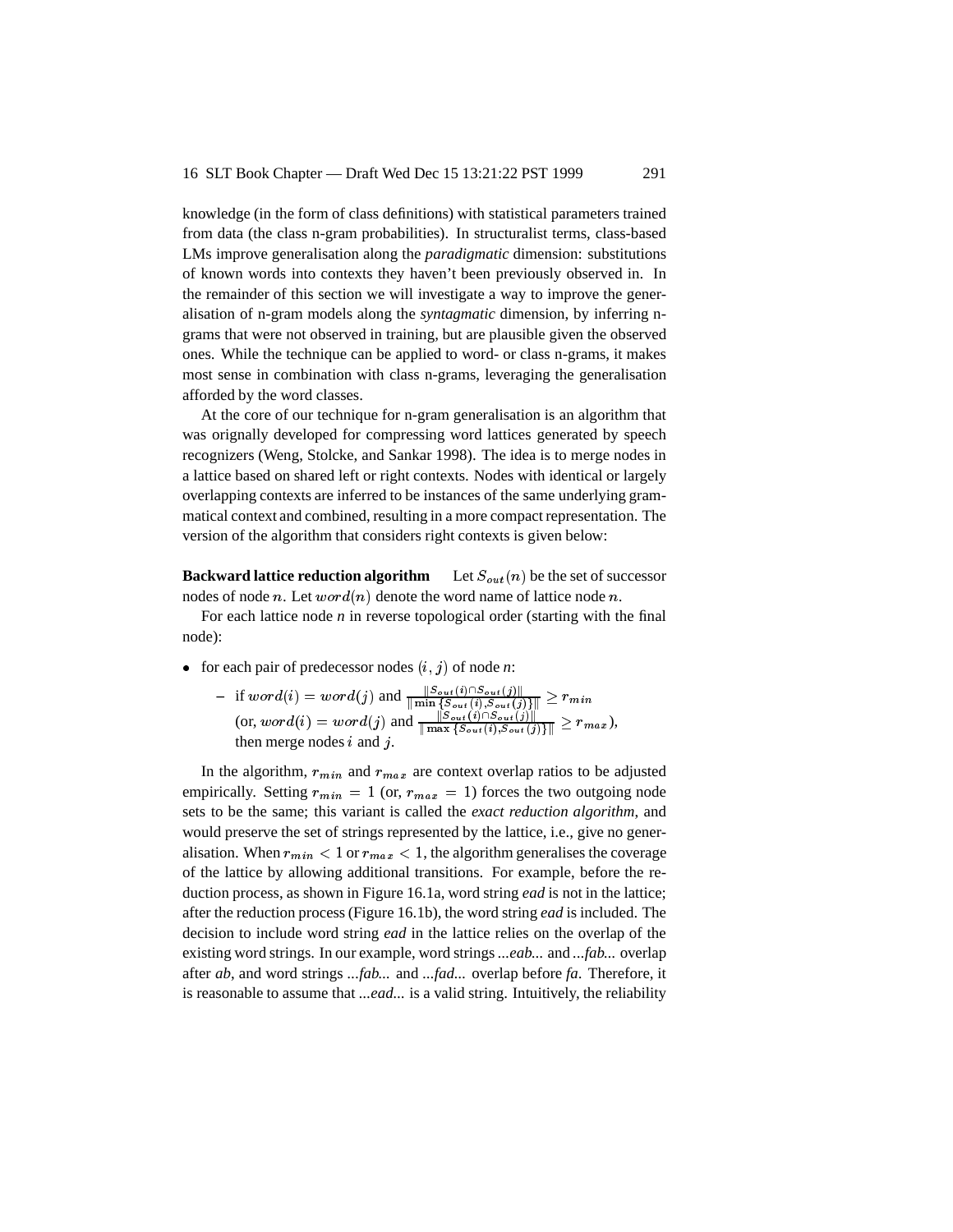

**figure 16.1.** Illustration of the reduction algorithm.

of the new word string(s) correlates with the overlap ratios. The higher the proportion of overlap between two sets of strings, the more confident we can be that the new word string(s) are grammatical.

Instead of testing the overlap ratios of the outgoing node sets, the algorithm can be executed equally well by requiring minimal overlap ratios for two incoming node sets. This gives the forward version of the reduction algorithm. Forward and backward versions can be performed several times in alternation to locate new merging opportunities created by the respective other processing direction.

We can embed the lattice reduction algorithm in a new algorithm that generalises word-class sequences obtained from a training corpus. The generalised lattice representation is used to generate a new set of n-grams (including ones not observed in training), from which a new n-gram LM can be constructed. As a final tuning step, we interpolate the resulting n-gram model with the word n-gram model obtained directly from our original training data. This counteracts possible overgeneralisation and ensures that the overall model is no worse than the standard word-based LM. The complete procedure is as follows:

### **Class n-gram generalisation algorithm:**

- 1. Automatically tag the training data with a (hand-written) class or phrase grammar. This yields a new training corpus in which defined words and phrases have been replaced with class names. Where multiple tag sequences are possible, select the one that replaces the largest number of words with class/phrase tags.
- 2. Combine the tagged training sentences in parallel, so as to form a large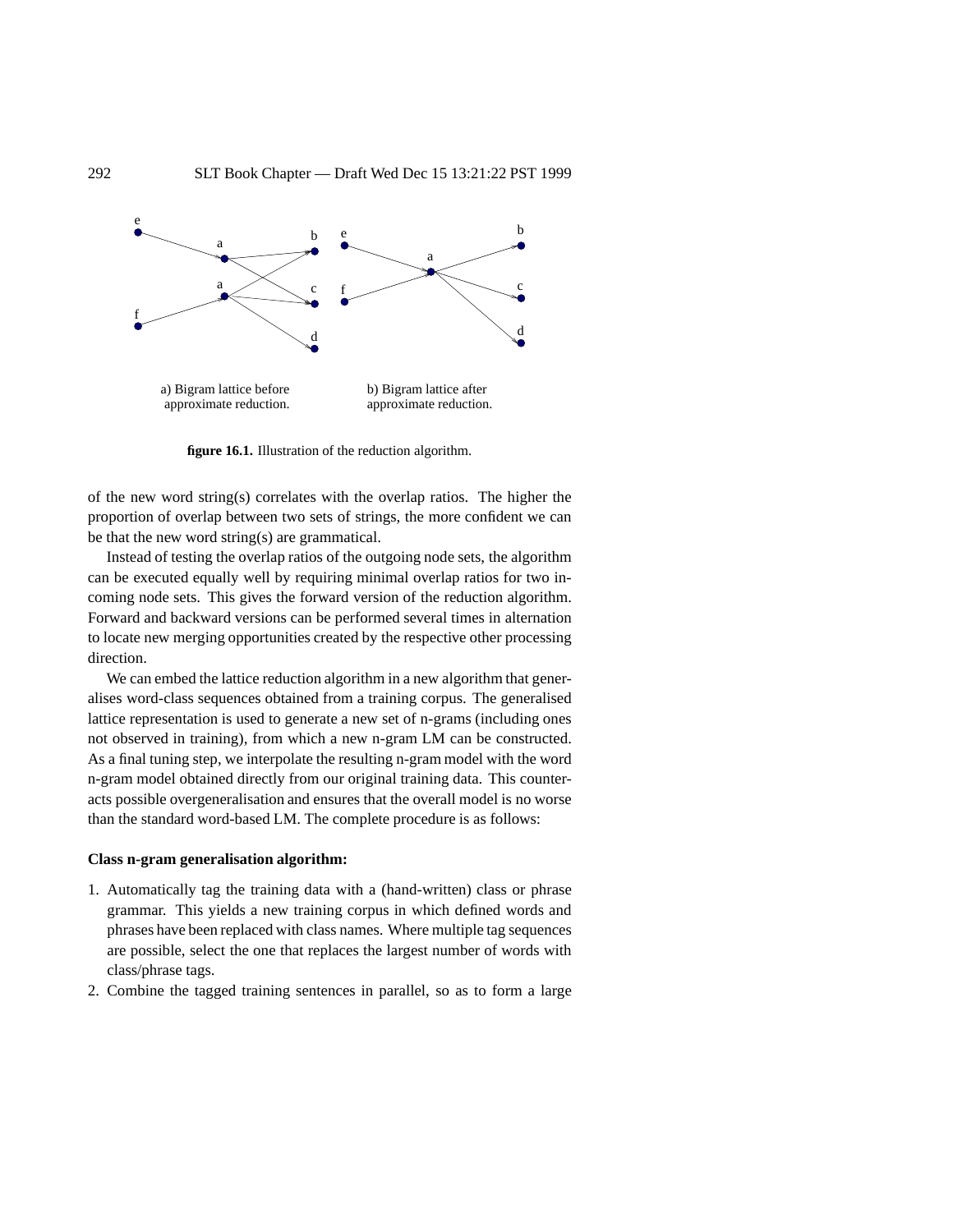lattice of disjoint paths, sharing only the same initial and final nodes.

- 3. Apply the lattice reduction algorithm to the lattice thus constructed.
- 4. Generate a large sample of word sequences from the reduced lattice, by combining random walks through the lattice with randomly generated word sequences for the class labels encountered.
- 5. Train a word n-gram LM from the artificial sentence sample.

We tested this algorithm using a small set of training sentences from the English ATIS corpus, comprising about 20 000 words; the test set was, as before, the 1994 DARPA male evaluation data. Classes of words and phrases were predefined by a hand-written finite state grammar consisting of about 144 nonterminals and approximately 4 000 rules. The majority of the rules defined proper name classes, such as city and airport names, with some additional classes for numbers, dates and similar productive phrase types. An important difference to the previous experiments with class-based LMs was the inclusion of the latter types of classes, which generate an infinite set of word sequences.

Both the approximate (generalising) and the exact lattice reduction algorithms were applied to the lattice built from this data. The overlap ratio threshold for generalising  $(r_{min})$  was 0.5, i.e., if lattice nodes shared more than half their predecessors or successors they were considered mergeable. The exact approach gives us a baseline with which to compare the effect of generalisation. Since the set of word and class n-grams is not generalised, the results should be comparable to that of a standard class n-gram LM in this case. To build the generalised n-gram model we generated random sentences from the lattice, totalling about 1 500 000 words. Finally, the generalised n-gram LM was interpolated with a standard word n-gram model trained from the same original 20 000 word corpus.

The interpolation weight was set in a jack-knifing procedure: the data was first split in two halves, the algorithm was executed separately on each half, and the interpolation weights optimised on the respective other half (by minimising perplexity). The algorithm was then run on the full training data, using the average of the two previously optimised interpolation weights.

Tab. 16.8 shows the results obtained, for both bigram and trigram LMs. For comparison, the performance of various previously discussed LMs trained on the same amount of data are also given: the simple word-based LM, the interpolated class-based LM (as described earlier in this section) and the interpolated LM based on fabricated data (see Section 16.2).

We see that the lattice-based models perform well compared to all the baseline models, especially for the trigram case. The bigram LM using fabricated data performs somewhat better than the other bigram LMs, but it should be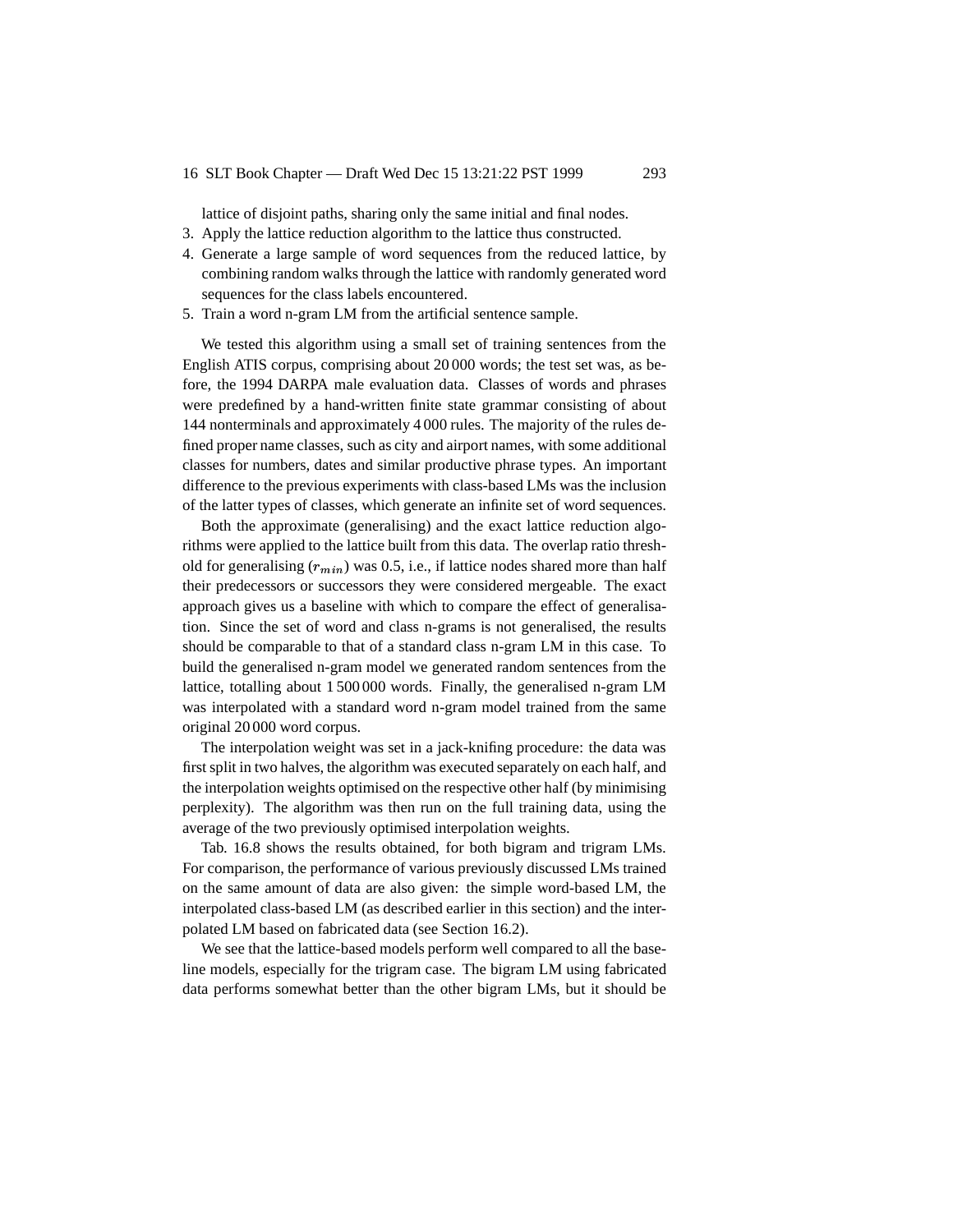*Table 16.8. Results of generalized n-gram LMs and various baseline models, trained on 20 000 words of ATIS data.*

|                          | WER $(\%)$ |         |
|--------------------------|------------|---------|
| Model                    | Bigram     | Trigram |
| Word n-gram              | 7.81       | 7.96    |
| Word+Class n-gram        | 7.51       | 7.12    |
| Word+FabSentence         | 7.10       | 6.82    |
| Word+Exact lattice       | 7.38       | 6.57    |
| Word+Generalized lattice | 7.40       | 6.46    |

noted that that model makes crucial use of a hand-written phrase grammar and is thus not directly comparable. Compared to the class-based LM, the model generated from the exact lattice shows some improvement, which can be attributed to the more productive phrase-class definitions. Finally, for the trigram case, we see an additional improvement over the exact-lattice approach, which we attribute to the generalising effect of the approximate lattice reduction.

While the observed improvements remain small, we see the class-based n-gram generalizaion technique presented here as a promising new tool to improve LMs trained from very little raw training data. Future work will have to address additional research questions and potential improvements. These include the question of how to find optimal parameters to control the generalisation algorithm, and how to best combine the method with the other techniques presented in this chapter.

#### **16.6 Multilingual Language Modelling**

In today's world, a significant number of people speak multiple languages, and *code switching* is becoming more pervasive. Code switching is used to refer to situations where people switch languages within sentences. This can be a very frequent phenomenon in multilingual systems like SLT. Despite its growing significance, code switching is not well studied in language modelling and speech recognition. We have carried out some initial investigations of this problem in the context of our Swedish/English bilingual recognition system (Weng et al. 1997). We discuss the acoustic modelling aspects of multilingual systems in Chapter 18. In this section we present two LM approaches that were tested in the bilingual recogniser.

The first approach pools together the Swedish language model data with the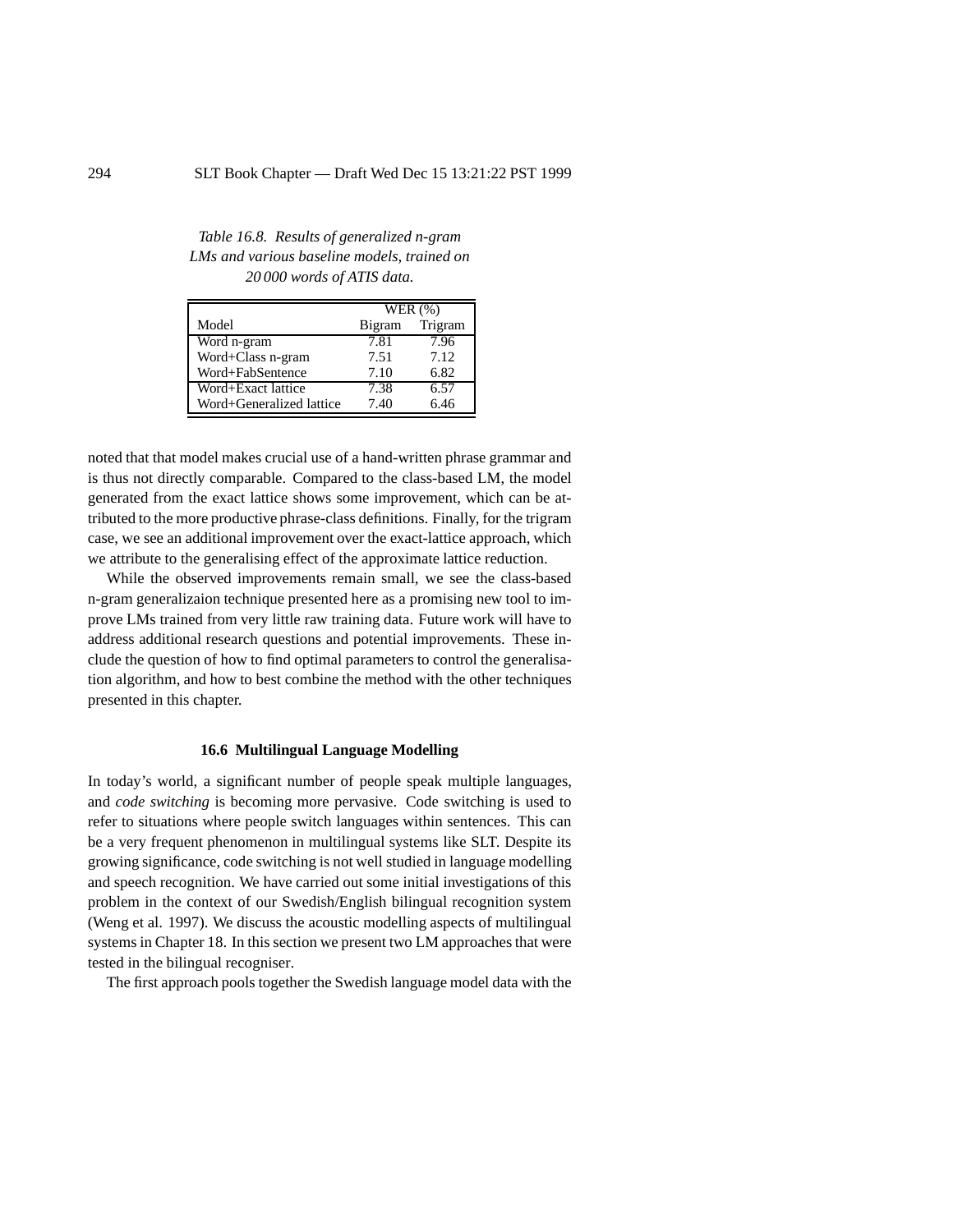

**figure 16.2.** Illustration of the constrained LM.

English one. A bigram language model (called *shared LM*) was built on the pooled data. Because there are no code-switching instances in the training data, Swedish words can only be followed by Swedish words and English words can only be followed by English words. Transitions between the words of the two languages in the bigram language model can however still be realised through its *backoff node*: in bigram language models, probabilities for word pairs that have no (or very few) occurences in the training data are approximated by appropriate weighting of the unigram probabilities, and this can be efficiently implemented through a backoff node (Katz 1987).

A second approach uses a *constrained LM* that does not allow any transition between the two languages, except in the initial state (Figure 16.2). When tested on English data, the recognition system with the constrained LM performs almost the same as the one with the shared LM. However, when tested on Swedish data, the constrained LM performs significantly better than the shared LM. More details about these experiments, including different types of acoustic models, can be found in Chapter 18.

The above approaches represent two extremes: one allows transitions at any time, and the other allows no transitions at all. Motivated by this study and our work on phrase-based LMs, we plan to pursue approaches that exploit some of the advantages of the extreme positions without inheriting all of their weaknesses. One possibility is to allow proper names to be switchable among different languages. Among others, these proper names would include personal names, location names (cities, airports, etc.), and names of companies and products. A more flexible and generic approach is to allow language